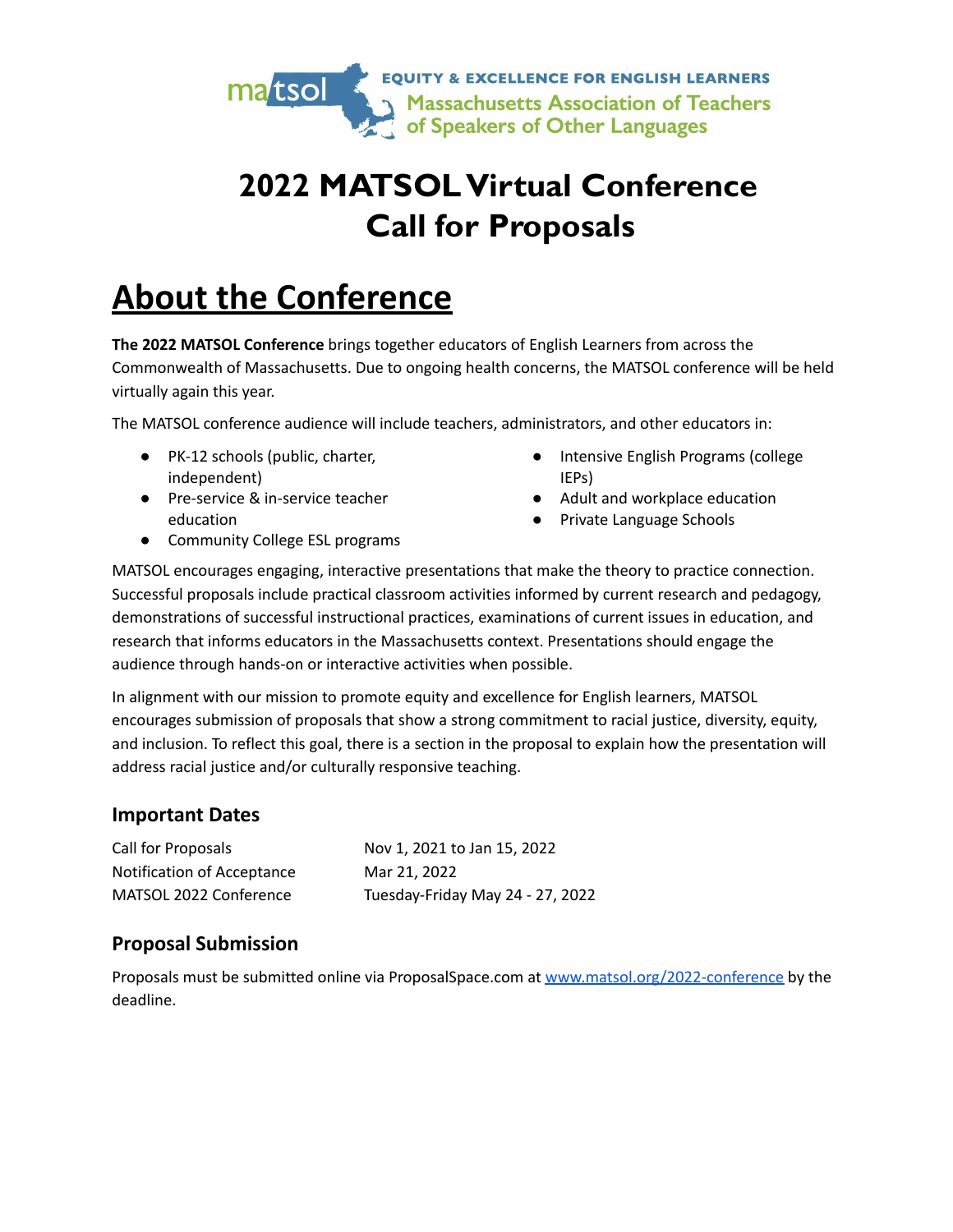[www.matsol.org/2022-conference](http://www.matsol.org/2022-conference)

# **Technical Requirements**

MATSOL conference sessions will take place live (synchronously) using the [Whova](https://whova.com/) conference platform with ZOOM meeting. All sessions will be scheduled on Eastern Daylight Time (EDT).

MATSOL will provide ZOOM meeting setup and technical support during the conference; however, presenters must have basic ZOOM presentation skills.

Technical requirements for presenters: Ability to navigate the Whova conference platform and to connect to ZOOM with a laptop or computer, a reliable [high-speed](https://support.zoom.us/hc/en-us/articles/201362023-System-requirements-for-Windows-macOS-and-Linux) Internet connection, and a good mic and audio quality. Presenters do not need their own paid ZOOM account.

# **Presenter Registration**

All presenters must register for the conference and participate in a virtual orientation prior to the conference.

# **Recording**

With the presenters permission, MATSOL will record presentations for later viewing by registered conference participants.

# **Questions?**

Visit [www.matsol.org/2022-conference](http://www.matsol.org/2022-conference) for more information about the conference including registration links and pricing. If you have additional questions, write to matsol@matsol.org.

# **Proposal Form**

Enter this information online via ProposalSpace.com at [www.matsol.org/2022-conference](http://www.matsol.org/2022-conference). Use the **2022 Conference Proposal Worksheet** to prepare the information below before you begin your online proposal.

All information in your proposal must be submitted exactly as you would like it to appear in the proposal and program. MATSOL is not responsible for any errors in the conference program resulting from errors or omissions in information you submit. MATSOL reserves the right to edit program information for length or clarity.

# **Part 1: Presenter Information**

Make sure you have required information for all presenters before beginning your proposal. When co-presenter information is entered, those individuals will be notified by ProposalSpace that they have been included in the proposal.

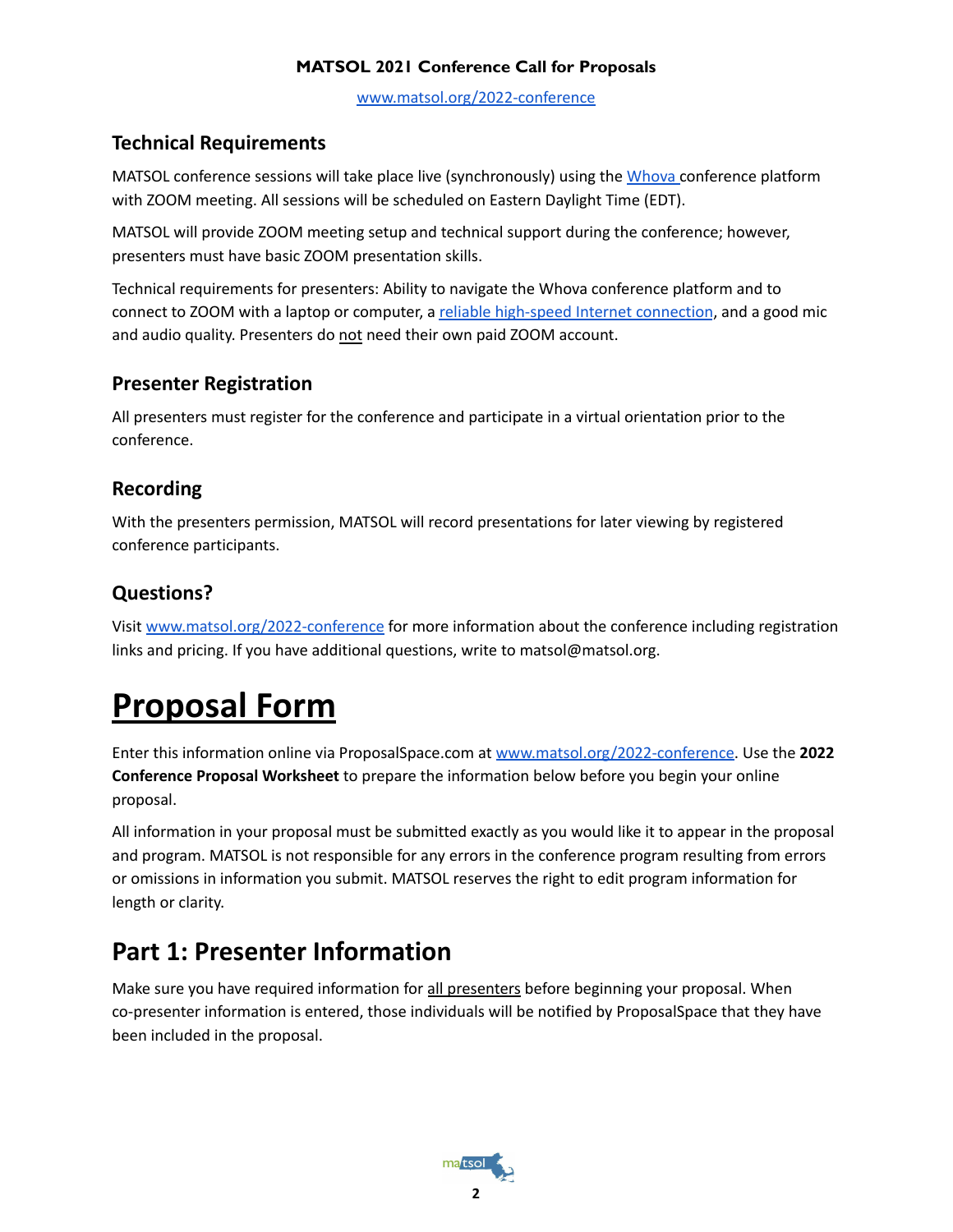[www.matsol.org/2022-conference](http://www.matsol.org/2022-conference)

### **Roles**

**Presenter/Organizer:** (required) The presenter responsible for coordinating the presentation, notifying the other presenters of the proposal status, and ensuring that all presenters register for the conference by the deadline.

**Co-Presenter:** Additional presenters who will participate in the presentation. (Required *only* if there is more than one presenter).

There is a limit of four total presenters per proposal. Contact jfei@matsol.org if you want to include more presenters.

## **Required Presenter Information**

**All presenters** must submit:

- Name: The person's full name.
- Affiliation: The person's school, institution, or organization.
- Email: An email address for inclusion in the program.

The **Presenter/Organizer** must also submit the following for MATSOL use only (it will not be published in program):

- Mailing Address: Address including state and country of residence
- Telephone Number

Note: Accepted presenters will have the opportunity to add additional information to their profile in the Whova conference app.

# **Part 2: Proposal Contents**

## **Session Information**

**Session Title:** (required, 10 words max) The title of your presentation should accurately reflect the content and be clear to the intended audience. Avoid overly general titles, such as "Teaching English Language Learners." Capitalize all verbs, nouns, adjectives, adverbs, and pronouns, no matter how many letters they have. Do not capitalize conjunctions, articles, or short prepositions of fewer than four letters.

**Abstract:** (required, 50 words max.) The abstract is a summary of the session that appears in the conference program and is used by conference participants to decide which sessions to attend. The abstract may not contain any references to the presenter's published works or names. It must be carefully written and proofread to draw the most appropriate audience to the presentation. Spell out any acronyms or abbreviations that may not be familiar to conference participants. *Do not include citations.*

#### **Session Length** (required, choose one)

A live webinar-style presentation that may include Q&A, chat, polls and breakout sessions.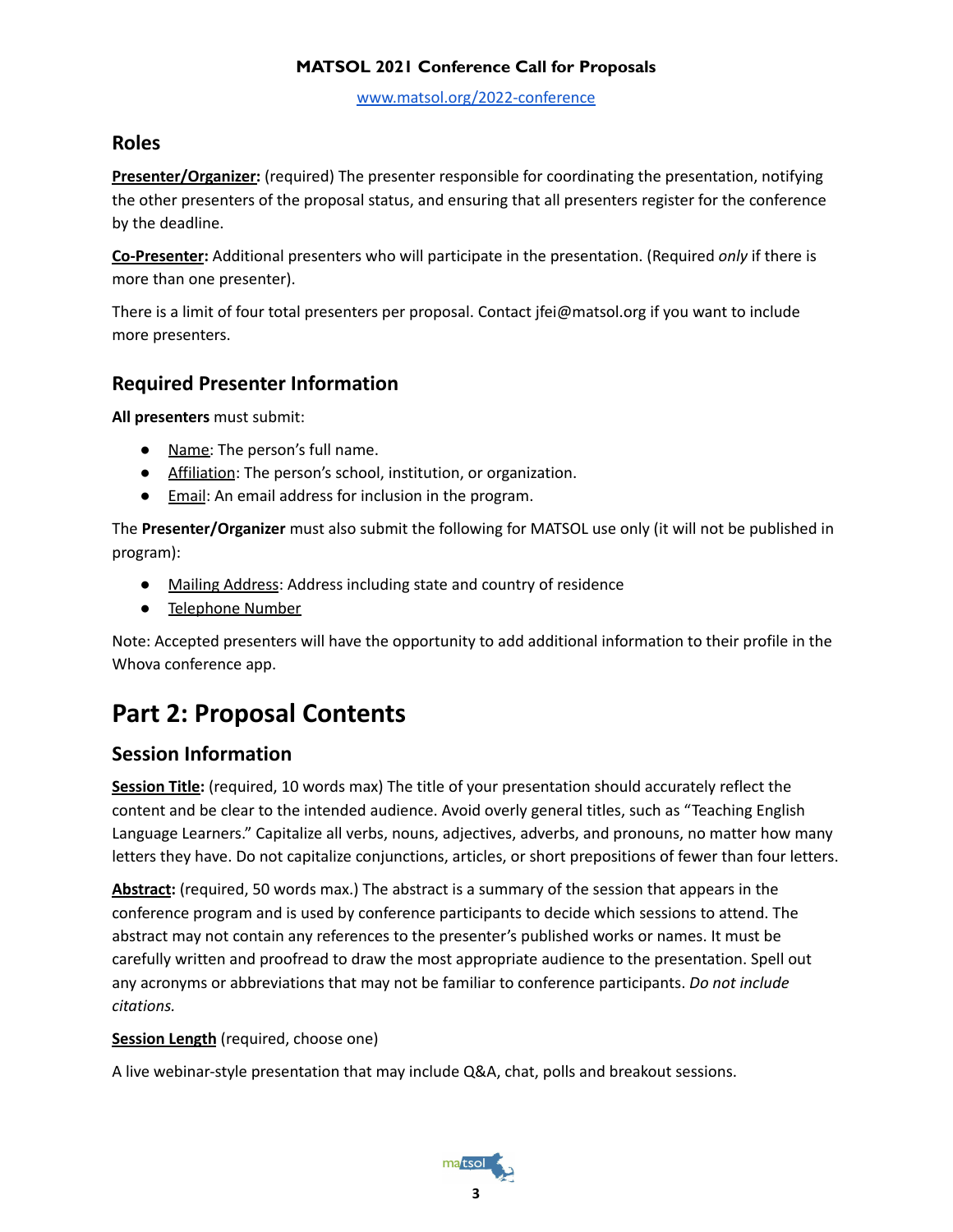[www.matsol.org/2022-conference](http://www.matsol.org/2022-conference)

- 60-minute presentation
- 90-minute presentation

We recommend that 90-minute presentations include interactive activities, breakout rooms, and/or panel discussions, not a single speaker giving a lecture to the audience.

#### **Session Type**

Session Type can be changed later after proposals are selected.

- Live presentation
- Pre-recorded presentation with live Q&A\*

\* In a live Q&A, presenters are required to attend the session to respond to questions from the audience.

**Commercial presentations may be scheduled as part of a Sponsorship package only**. A presentation is considered commercial if it is sponsored by a commercial entity or if the focus is on materials that are for sale. *A proposal may be disqualified from the jury review if it is misidentified as a non-commercial proposal during submission.* See our Sponsorship page for information at [www.matsol.org/sponsorship.](http://www.matsol.org/sponsorship)

| <b>Topic Strands</b>                              | <b>SAMPLE Presentation Topics could include:</b>                                                                                                                                                                                                                       |  |  |
|---------------------------------------------------|------------------------------------------------------------------------------------------------------------------------------------------------------------------------------------------------------------------------------------------------------------------------|--|--|
| Academic Language in the<br><b>Content Areas</b>  | Vocabulary development; Systemic functional linguistics; integrating English language<br>development and content area standards                                                                                                                                        |  |  |
| <b>Bilingualism and Biliteracy</b>                | Bilingual instructional practices; Seal of Biliteracy; supporting native language<br>development in SEI programs; translanguaging.                                                                                                                                     |  |  |
| Co-Teaching and Collaborative<br><b>Practices</b> | ESL and sheltered content teacher collaboration; Co-teaching structures and practices.                                                                                                                                                                                 |  |  |
| Culturally Responsive Teaching                    | Using student strengths and building on funds of knowledge; recognizing and celebrating<br>student identity and culture; social-emotional learning; trauma-informed practice; impact<br>of poverty on learning; creating physically and emotionally safe environments. |  |  |
| Curriculum Development                            | Curriculum planning; lesson and unit development; standards alignment; ESL MCU<br>Collaboration Tool and resources; selecting materials and texts to support curriculum;<br>Universal Design for Learning (UdL) and Understanding by Design (UbD).                     |  |  |
| Data and Assessment                               | Data analysis to inform programming and instruction; evidence-based decision making;<br>using Massachusetts data tools; formative and summative assessments; contingent<br>pedagogy; interpreting ACCESS scores                                                        |  |  |
| Digital Learning & Technology                     | Online learning and teaching; video and digital media; web 2.0 tools; social media;                                                                                                                                                                                    |  |  |
| Family and Community<br>Engagement                | Encouraging family-school partnerships; supporting English Learner Parent Advisory<br>Councils; parent education; forming partnerships with community organizations and<br>businesses;                                                                                 |  |  |

#### **Topic Strands (required, choose one to three tracks)**

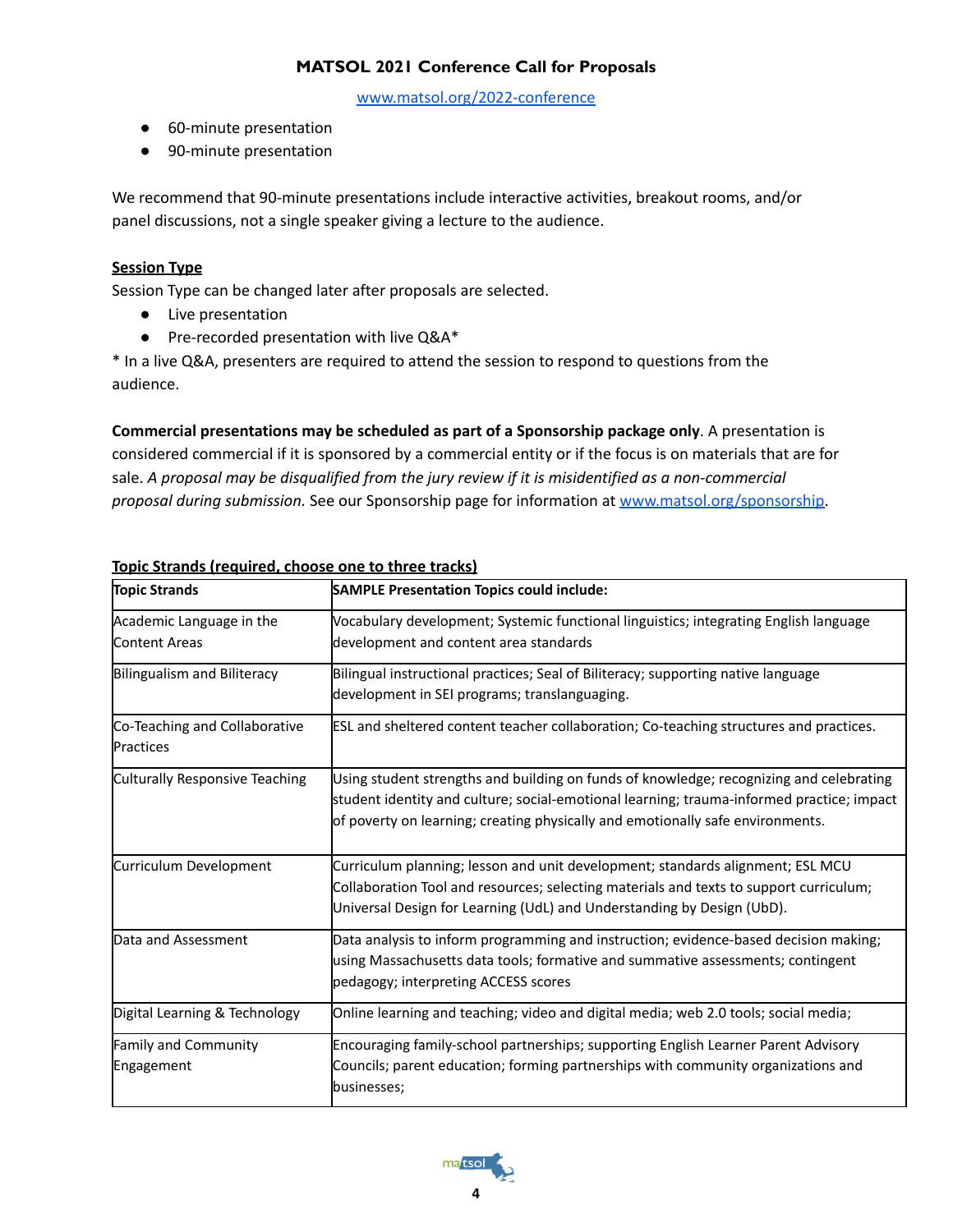| Listening, Speaking and<br>Pronunciation          | Developing and assessing listening and speaking competencies; academic conversations<br>and discourse; teaching pronunciation; grammar and vocabulary in listening and speaking.                                                                                                                            |
|---------------------------------------------------|-------------------------------------------------------------------------------------------------------------------------------------------------------------------------------------------------------------------------------------------------------------------------------------------------------------|
| Policy and Advocacy                               | Federal, state and local law, regulations, and policy in education, immigration, and other<br>areas; advocacy for students and programs; working conditions and educator rights.                                                                                                                            |
| Program Administration and<br>Evaluation          | Leadership development; support and evaluation of teachers; identifying problems of<br>practice; LOOK Act implementation and opportunities; compliance with standards and<br>regulations.                                                                                                                   |
| Professional Development and<br>Teacher Education | Pre-service and in-service learning; effective practices for adult learning; building cultural<br>and linguistic awareness; teacher identity formation; instructional coaching; practicums<br>and field learning; mentoring and supervision; Professional Learning Communities (PLCs);<br>peer observation. |
| Reading, Writing and Literacy                     | Developing and assessing reading and writing competencies; working with complex texts;<br>writing across the curriculum or in the disciplines; grammar and vocabulary in reading and<br>writing.                                                                                                            |
| Vocabulary and Grammar                            | Acquisition, development, research, and teaching of vocabulary and grammar to L2<br>llearners.                                                                                                                                                                                                              |

#### [www.matsol.org/2022-conference](http://www.matsol.org/2022-conference)

#### **Audience**: (required, choose one)

Choose the primary education sector addressed by your proposal. If the audience addresses several sectors, choose "All Audiences."

- PK-12 Education
- Teacher Preparation/Education
- Adult ESOL
- Workplace ESOL
- Intensive English Programs (College/University)
- Community College ESL
- Private Language Schools
- All Audiences (PK12, adult and higher education)

**PK-12 Focus** (optional, ONLY if it is a sub-sector of the PK-12 audience)

If your PK-12 Education proposal addresses specific grade levels, specify one or more.

- Early Education
- Grade PK-K
- Grade 1-3
- Grade 4-5
- Grade 6-8
- Grade 9-12

#### **Session Description**

(4 parts, required) A description of the presentation that the proposal jury will read to select presentations for the conference. The Session Description does not appear in the program. Proposals undergo a double-blind review process so do NOT include your name or other identifying information.

A. **Topic & Purpose:** Describe the topic and purpose of your proposed presentation. What is the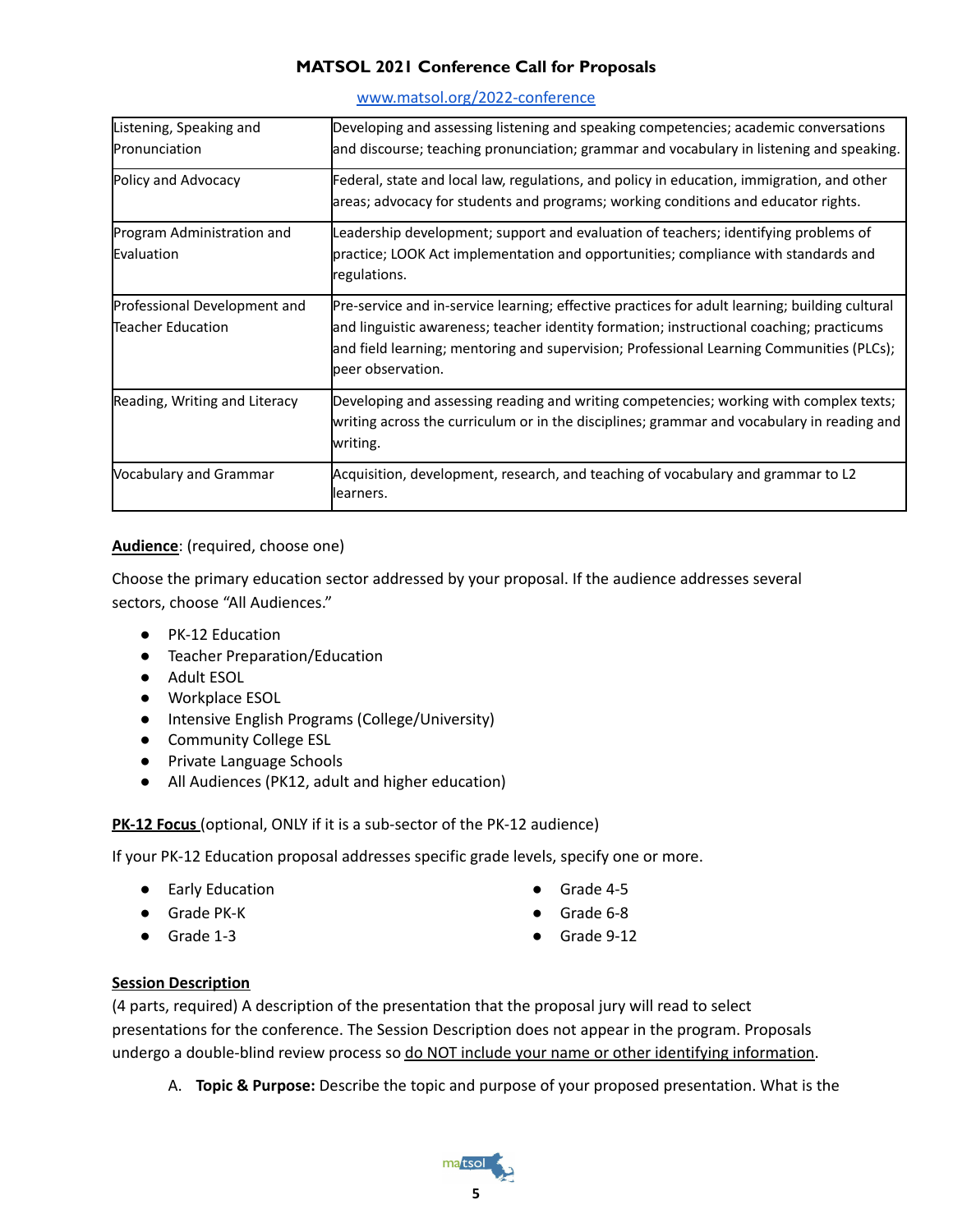#### [www.matsol.org/2022-conference](http://www.matsol.org/2022-conference)

focus of your presentation? Why is it relevant to today's EL educators? What educational need does your presentation fill? (150-250 words)

- B. **Activities & Outcomes:** Outline the sequence of activities that will take place during your session, including interactive activities such as break out rooms. List 1-3 specific outcomes of the session. (150 words maximum)
- C. **Diversity, Equity & Inclusion**: Provide additional explanation of how your proposed presentation will address racial justice and/or culturally responsive teaching (150 words maximum)
- D. **Evidence Base:** Describe how your proposal is grounded in relevant, current research and/or best practices. Cite sources using in-text citation (a list of works cited is not required). (150 words maximum)

#### **Session Recording**

Do you give permission for MATSOL to record your presentation for later viewing?

- Yes
- No

# **Proposal Evaluation**

To be considered, proposals must be submitted online via ProposalSpace.com at [www.matsol.org/2022-conference](http://www.matsol.org/2022-conference) by the deadline. Mailed, faxed, or late proposals will not be considered.

All proposals are double-blind reviewed. The reviewers will not know the authors' identities, and the authors will not know the reviewers' identities. All proposal reviewers will use the evaluation criteria and scoring rubric on the next page. The reviewers advise the Conference Committee, and the Conference Committee makes the final selection.

The quality of your proposal is an important factor in session selection. Proposals should be carefully written and proofread. Please review the presentation rubric and refer to it as you draft your proposal.

#### **Proposal Evaluation Rubric**

| <b>Criterion</b>                                                                     | 1 - Poor                                                                                                                                  | 2 - Weak                                                                                                                                            | $3 - Good$                                                                                                                            | 4 - Excellent                                                                                                                                          |
|--------------------------------------------------------------------------------------|-------------------------------------------------------------------------------------------------------------------------------------------|-----------------------------------------------------------------------------------------------------------------------------------------------------|---------------------------------------------------------------------------------------------------------------------------------------|--------------------------------------------------------------------------------------------------------------------------------------------------------|
| 1. Currency and<br>importance to the<br>field of English<br><b>Learner education</b> | The topic is not current,<br>lacks importance or is not<br>appropriate to the field. It<br>does not appear to be a<br>worthwhile session. | The topic is only<br>tangentially related to the<br>field or is not current or<br>important in the field. It<br>may not be a worthwhile<br>session. | The topic may not be<br>groundbreaking, but it is<br>current and important to<br>the field. It appears to be a<br>worthwhile session. | The topic addresses a<br>current or emerging issue,<br>and/or is highly significant<br>to the field. It appears to<br>be a very worthwhile<br>session. |
| 2. Topic strands<br>and audience                                                     | The proposal fails to<br>address identified topic<br>strand(s), audience, or<br>context.                                                  | The proposal addresses the<br>identified topic strand(s)<br>OR audience OR context<br>but fails to address them<br>all.                             | The proposal mostly<br>addresses the identified<br>topic strand(s), audience,<br>and context.                                         | The proposal content<br>clearly addresses the<br>identified topic strand(s),<br>audience, and context.                                                 |